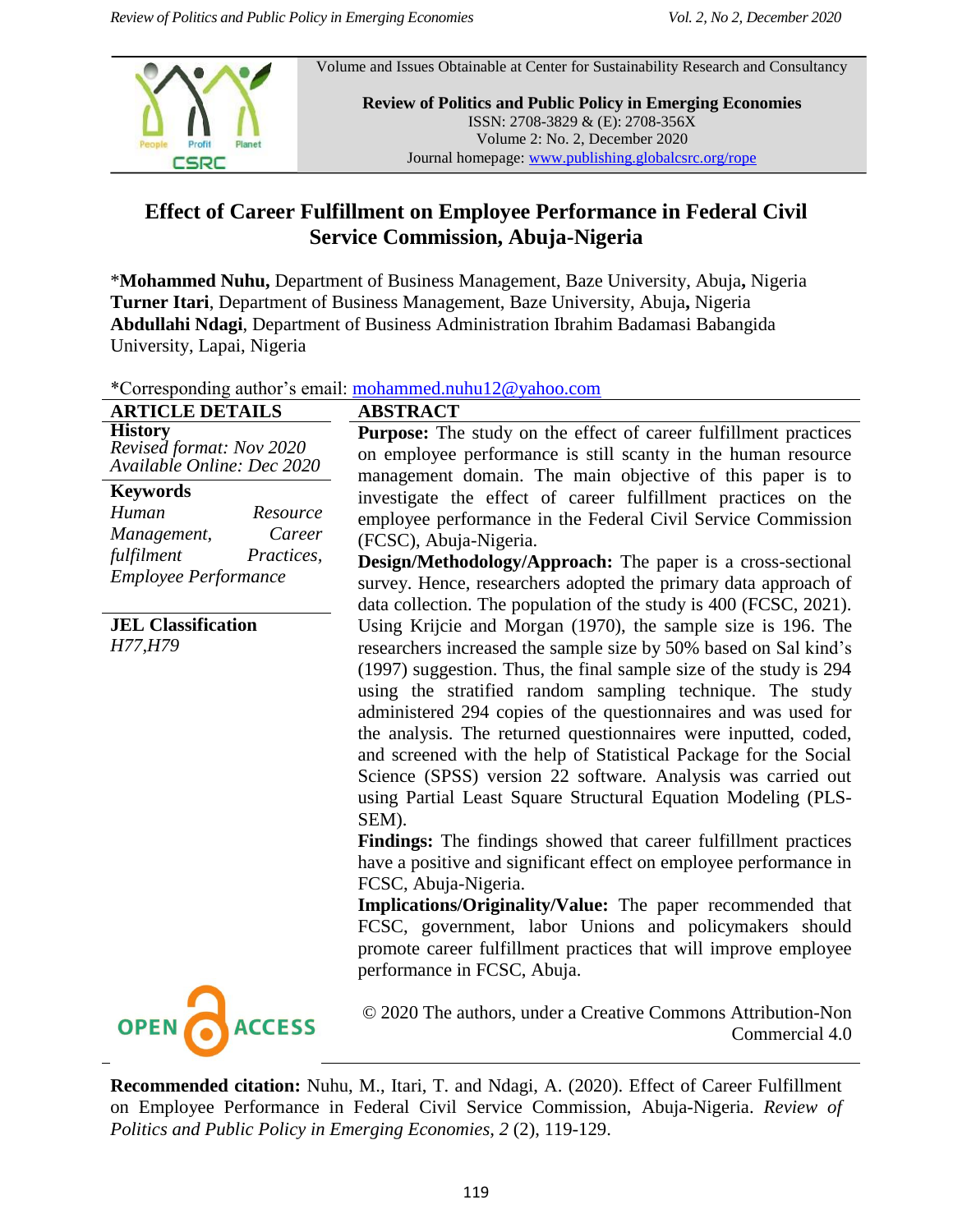### **Introduction**

The issue of employee performance is both paramount and contention both in public and private sectors in a developing economy like Nigeria. Hiring good employees in this covid-19 pandemic era has become very expensive both in terms of logical, logistics, time, money and processes carried out to effectively and efficiently in the appoint every employee who fits the right job (Nuhu, Rogo& Mohammed, 2018). Many firms exist in their operations not because of their wish to be benevolent, but to also achieve the employee and firm goals (Nuhu & Ahmed, 2017). Therefore, it has become necessary to plan strategically both in terms of the short-term, mediumterm and long-term strategies for the growth of every employee and organization at large.

Employees is individuals who possess their own competencies, perspectives, skills, values and characteristics that benefit organizations. In return, it's very important for every organization to fulfill employee dreams. The development of every staff, their skills, competencies, education and the process of career fulfillment have become the main concern of human resource management department (Mullins, 2012; Nuhu & Hussaini, 2017).

Thus, it is very important that firms are encouraged to fulfill individuals with the qualities essential for continued accomplishment in this competitive global village. Several previous studies have argued that employee goals are undertaken in other to reduce a direct employee costs and to improve effectiveness and efficiency by implementing compliance with the specific rules, principles, procedures, process and rewards on measurable output (Mullins, 2012).

Several empirical studies done in the area of human resources to fulfill employee performance locally and globally have focused on analyzing either the indirect effect of personnel practices on the performance, or the correlation between employee motivation and firm performance (Arthur, 1994; Rodriquez & Ventura, 2003; Nuhu & Ahmed, 2017). Other studies debated direct effects of human resource on the organizational performance with a view to explain the process through which systems of human resource practices lead to firm performance, but the results are incomplete with several mixed findings (Gorondutse & Nuhu, 2019).

Although studies on career fulfillment in both the public and private sectors in Nigeria have been seldom undertaken, it is important to note that the neglected variable could a veritable icon of employees' performance. More so, considering that the research mixed findings obtained in the public and private sector locally and globally has limited generalizability. Hence, this study investigates the effect of career fulfillment practices on employee performance in federal civil service commission, Abuja.

### **Literature Review**

Human resource management practice is considered as the growth and development of every employee. Career fulfillment practices as a proxy in this study, is treated as only one way route for firms penetrating for prospective and employee satisfaction (Chang et al, 2012). Every successful employee begins with proper human resource department, training, planning and forecasting (Chang et al, 2012). Thus, the success of a human resource department process is the strategy every firm is prepared to employ identify and select the best applicants for its developing pool to satisfy employee goals (Ifill & Moreland, 2014; Mulabe, 2013). The employee performance is vital to the survival of every firm been it private or public sectors. Hence, the next sub-section is a review of employee performance.

### **Employee Performance**

For the purpose of this study, employee performance refers to the ability of a firm to attain goals and objectives through effectiveness, efficiency, profits, quality, market share, and financial viability. Even though in the literature, performance has been severally used by the researchers as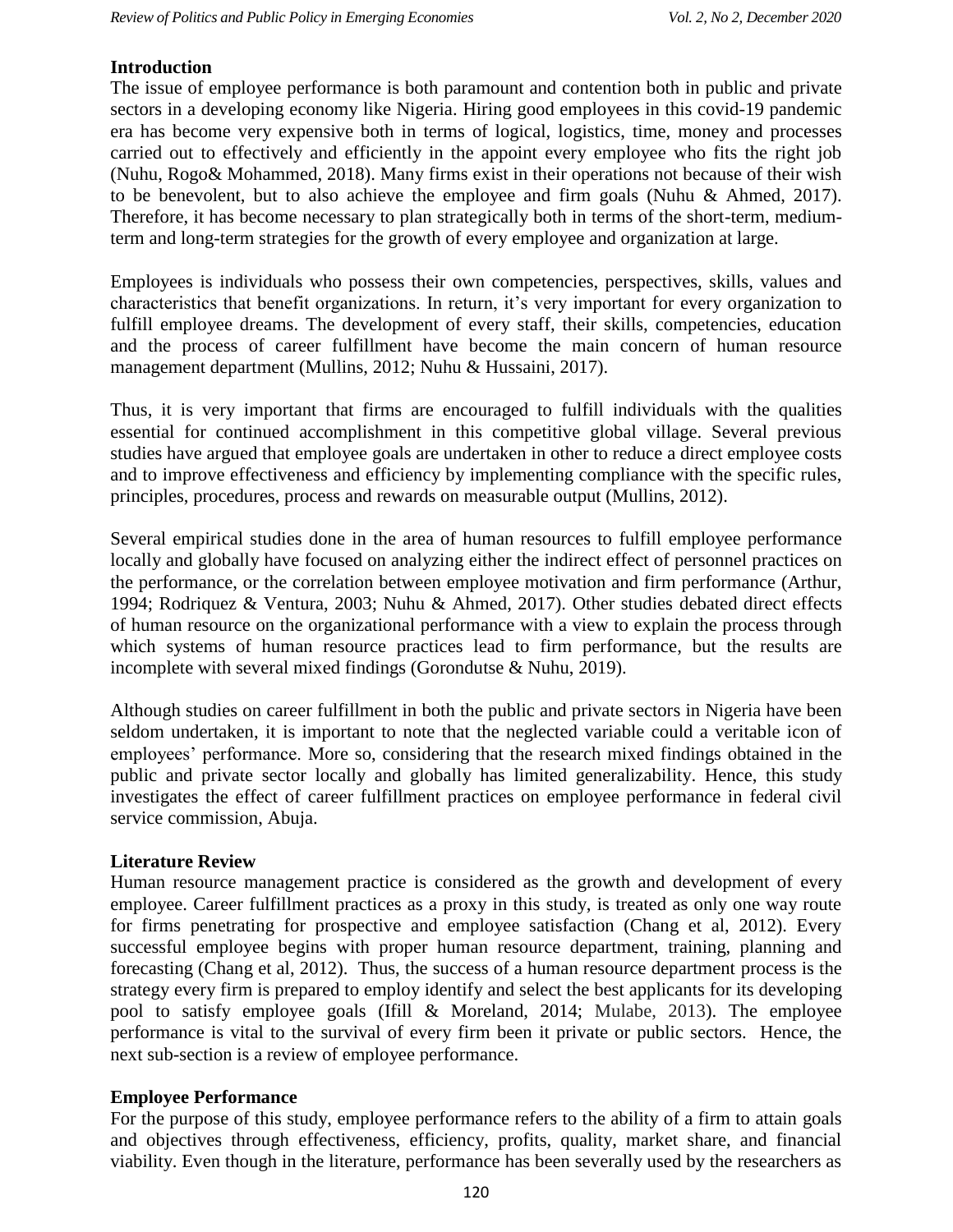dependent variable, but again, several studies pay attention on identifying the factors that upset performance results which is still an unclear and "inaccurately defined" variable and ignored employee performance (Saridakis, Lai, & Cooper, 2017; Nuhu & Ahmed, 2017a; Nuhu& Ahmed, 2017b; Van Esch, Wei, & Chiang, 2018). Mullins (2012) contended that organizational performance encompasses three areas: financial performance, product market performance and shareholder return. The efficiency and effectiveness of an employee are simply referred to as employee performance (Mullins, 2012; Kehoe, & Collins, 2017).

Other studies argued that, organizational performance is measured through financial and nonfinancial performance (Chang et al, 2012; Mullins, 2012). While financial measures are Profit before Tax (PBT), turnover or revenue and that of non-financial measures are customers' satisfaction, transfer period and employee result. Furthermore, non-financial performance in some cases is vital indicators for the financial performance measurements (Kaplan Nolan,& Norton 2018; Yalico, Ortíz, Larco, Gallegos, & Antonini, 2020). Hence, this study focused on actual employee performance against standard, responsibility, commitment, time management, effectiveness and efficiency. The next sub-head are the reviews of career fulfillment as an independent variable.

## **Career Fulfillment**

For the purpose of this study, career fulfillment refers to employee outcomes. Career fulfillment is the immediate goal and future objective of every employee to attain. The study conceives that whereas HRM practices serve to attract, retain, motivate, develop and use HR in a firm in a way to strategically configured and effectively employed or combine the appropriate organizational factor(s) that generate and sustain the employee fulfillment (Becker & Gerhart, 2016). Thus, studies of the workplace have identified satisfaction and commitment as intermediate outcomes of HRM systems, most public firms continue to experience increased dissatisfaction and low levels of commitment, which impact negatively on firm performance (Kamoche, 2012; Guest & Conway, 1997).

Huselid (2005) argued that employees are the most important asset for every firm performance, be it public or private sector. Hence, appropriate mechanisms that affect employee job fulfillment through the skills, motivation, training, structures and programmers must be put in place. The next sub-section is the review of previous empirical studies on the link between career fulfillment and employee pperformance.

### **Career Fulfillment and Employee Performance**

Based on the researchers' knowledge on previous studies on the link between career fulfillment and employee pperformance is too scanty. Hence, many prior studies (Conway & Coyle-Shapiro, 2006; Guest, 1987; Lee, Liu, Rousseau, Hui, & Chen, 2011) relying majorly on the connection between human resource and organization performance and ignored other sensitive human resource proxies that affect employee directly (Mohammed & Nuhu, 2021).

Prior researchers, allied to the human relations school of thought, job satisfaction is a collection of immediate perceptions that employees hold towards specific aspects of their job, which allows the fulfillment of one"s important job values. Job satisfaction is the primary goal of organizations (Lee et al, 2011). Employees are satisfied when their abilities and competencies are put to use and reward is perceived to be fair and based on abilities and competencies. The satisfied employees have more or better mental, physical health, stable memories, productive, spirit to learn a new job or related tasks, and have fewer on-the-job accidents (Bernal, Castel, Navarro & Torres, 2015; Conway & Coyle-Shapiro, 2006).

Conversely, dissatisfied employees may search for other opportunities, ease where and quit. But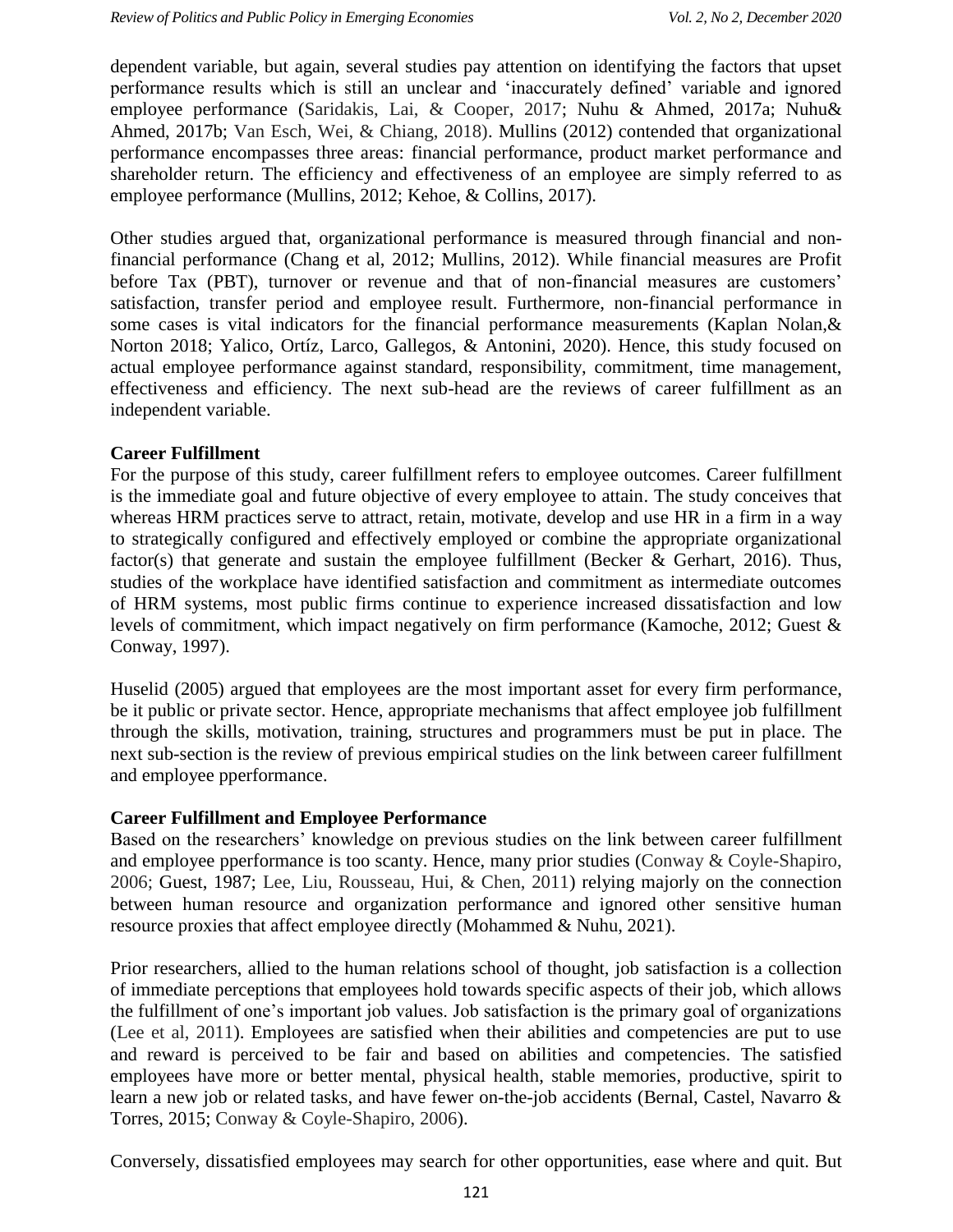when these opportunities are not forthcoming, they can emotionally or mentally withdraw from the organization, or engage in undesirable behaviours such as absenteeism, picketing and turnovers. The costs of replacing and training new employees range from 70 to 200 percent of employees" annual compensation and unscheduled absenteeism (Greenberg & Baron, 2007; Ihsani & Wijayanto, 2020).

Organizational commitment is a psychological, mental and emotional attitude, that slowly affect the employees over time (Fidyah & Setiawati, 2020). Committed employees have more zeal, share common values, focus, beliefs and goals oriented. The employees have strong desire to work, if their fulfillment is met by the employer (Guest, 1987). Long-term commitment between the employer and employees, may give rise to accumulation of firm–specific knowledge and skills, which enhance employee retention and high job performance (Lin & Chang, 2005; Guthrie, 2011).

This study conceives job satisfaction and organizational commitment as desirable work attitudes and behaviors that accrue from employer-employee exchange relationship, via appropriate systems of HRM practices (Lin & Huang, 2020). These desirable employee behaviors and work attitudes can be acquired directly from HRM practices or indirectly from the HRM practices given the influencing role of "appropriate" culture and/or leadership. High levels of job satisfaction and organizational commitment is expected influence the employees to perform. That is to say, employees who are happy and feel that the work and the working environment is meaningful; that they have the skills necessary to do the work; that they have a voice that impacts on firm decisions; that their jobs have security of tenure; that they are rewarded fairly are expected to project higher levels of effectiveness, efficiency and reliability, which explains corporate performance.

Thus, the literature show that employee performance are intermediate product of HR practices (Akbari, Bagheri, Fathollahi, & Darvish, 2020; Dziuba, Ingaldi, & Zhuravskaya, 2020), other stream of scholars allude that employee fulfilment resulted to other HR practices and other mediating/moderating variables that affect the entire firm performance (Dziuba, Ingaldi, & Zhuravskaya, 2020; Kidombo & Dean, 2018). More importantly, most of the recent researchers argued that the study on employee outcomes have been carried out in the many private firms with a mixed results (Kidombo&Dean, 2018; Haddad, Sanders, & Bausch, 2019). The subsequent chapter reviews literature on the link between each of these two factors of employee outcomes namely job satisfaction and organizational commitment and firm performance.

Researchers on job satisfaction and firm performance have established that if the employee are satisfied the better they become more productive (Dziuba et al., 2020). This results in positive cumulative outcomes for the firm.

Forthcoming, they may emotionally or mentally "withdraw" from the organization and/or even engage in destructive and undesirable work-related behaviors such as absenteeism, picketing, and grievances, which can be costly to the firm (Kidombo & Dean, 2018). Akbari et al (2020) found strong correlations between job satisfactions with turnover. Greenberg, Warier, Allison, and Baron-Cohen, (2018) estimated the costs of replacing and training new employees to range from 70 to 200 percent of employee annual compensation and unscheduled absenteeism. This can impact negatively on firm performance. Perhaps this is the reason why some psychologists, especially those aligned to the "human relation" school of thought see job satisfaction as the primary goal of organizations (Akbari et al, 2020; Mohammed & Nuhu, 2021).

Superior performance can therefore be attributed to satisfied employees given the immediate outcomes of satisfaction enumerated above. Similarly, individuals who feel satisfied are driven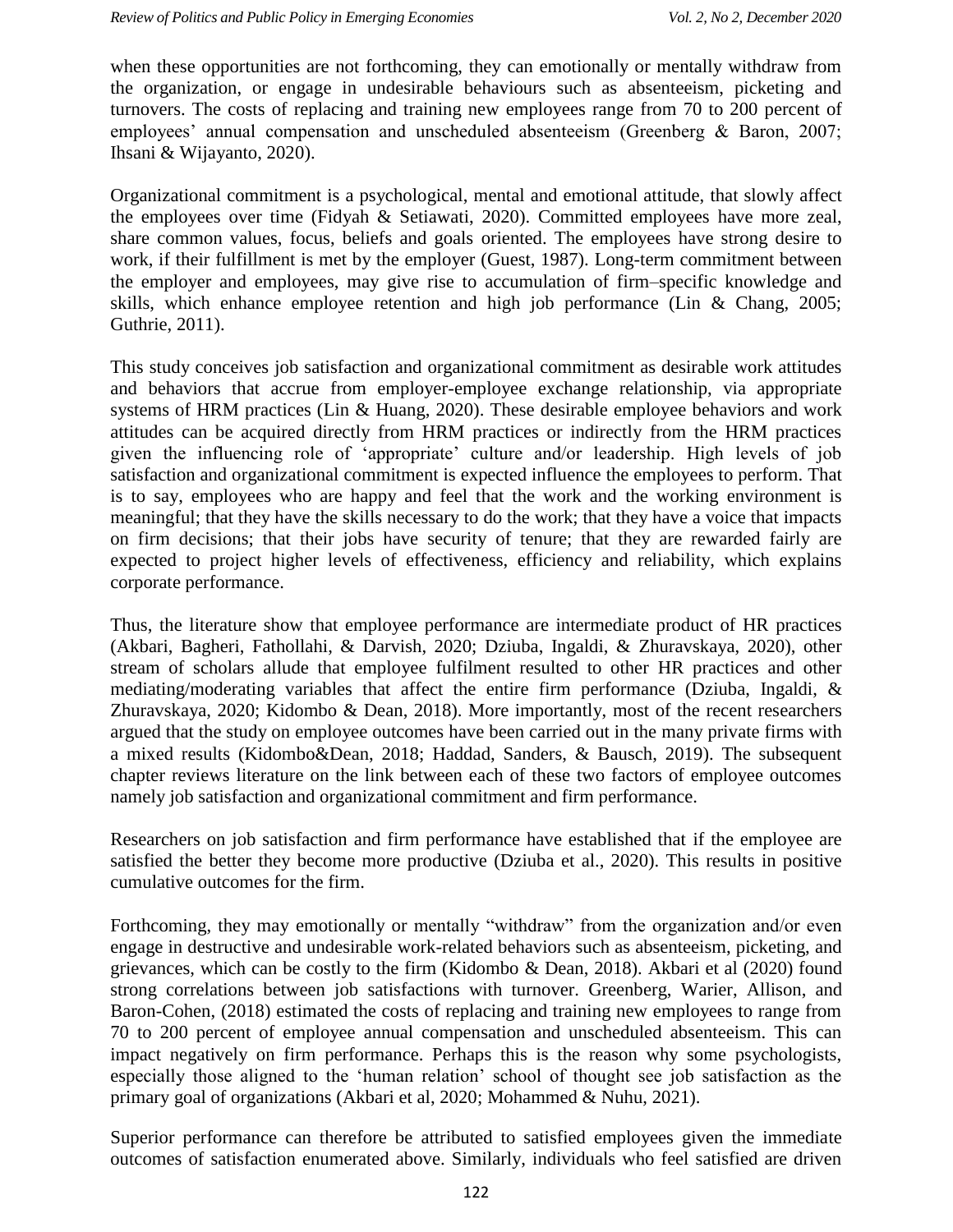by the need to remain so and would therefore not want to engage in behaviors that can jeopardize their satisfaction. Dziuba et al., (2020) found that individuals engage in a consistent line of activity, based on the recognition of the lost side bets with a discontinuity of the activity, therefore enhancing their performance behavior. Although dissatisfied employees may be a cost center, which can impact negatively on overall firm performance (Greenberg et al, 2018) posit that it has never been proven that satisfied workers are necessarily more productive.

From the above critiques, the empirical review shows conflicting findings. In line with the recommendations by KP & Murthy (2015) & Hunt & Jones (2015) that the future studies should focus their attention on other HRM processes of recruitment and selection in an emerging economy particularly African. They further stated that the firm should direct their attention employees fulfillment. The firm should use new technologies to hire competitiveness approach to employ competent employees (Mohammed & Nuhu, 2021).

Therefore, this study filled the existing gaps pointed out by KP  $\&$  Murthy (2015)  $\&$  Hunt  $\&$  Jones (2015) that the researchers should focus their attention to determine how other HRM processes influence recruitment and selection practices that affect the organizational performance. From the above, empirical literature reviews show many mixed findings. Therefore, this paper filled the existing gaps recommended by Gahlawat &Kundu, (2019); Nuhu, Mohammed & Ahmed, (2018) and Lai et al (2017). Hence, this study determines the effect of career fulfillment on employee performance in FCSC, Abuja which is the first of its kind going by the literatures reviewed. Hence, the following hypothesis was developed:

There is no significant effect of career fulfillment on employee performance in Federal Civil Service Commission, Abuja-Nigeria.

# **Theoretical Framework**

The rooted theory of this research is Human Capital Theory. Thus, Human capital theory emphasizes that people possess dip innate abilities, personal energy and behaviors (Armstrong, 2012). Hence, it is the knowledge, competencies, skills, education and abilities of individual employees that create value. The focus on attracting, hiring, retaining and developing employees is part of the human capital. Individual employees generates, attract and retain knowledge, skills and intellectual capital (Armstrong, 2010).



*Figure: Research Framework*

# **Materials and Methods**

The Federal Civil Service Commission (FCSC) has 400 total employees across all of its locations (FCSC, 2021). The population for this study consist of all the employees of FCSC, Abuja-Nigeria. Hence, the total population of employees as of February 2021 stood at 400 (FCSC, 2021). The study sample size is 196 using Krejcie and Morgan"s (1970) sample size table. Though, an additional of 50% of the sample result was added to the original sample size to avoid a low response rate as suggested by Salkind (1997). Thus, the higher the respondents" response rate, the better the results (Salkind, 1997). Therefore, 50% of 196 is 98 added to the original sample size of 196 which gives 294 as the final sample size.

The study adopted a stratified sampling technique. The unit of analysis for this study is the individual employees. This study adopted seven (7)Point Likert scale (1 = Strongly Agree; 2 = Agree;  $3$  = Fairly Agree 4 = Neutral;  $5$  = Fairly Disagree;  $6$  = Disagree 7 = Strongly Disagree).The employee performance was measured using six (6) items as adapted from the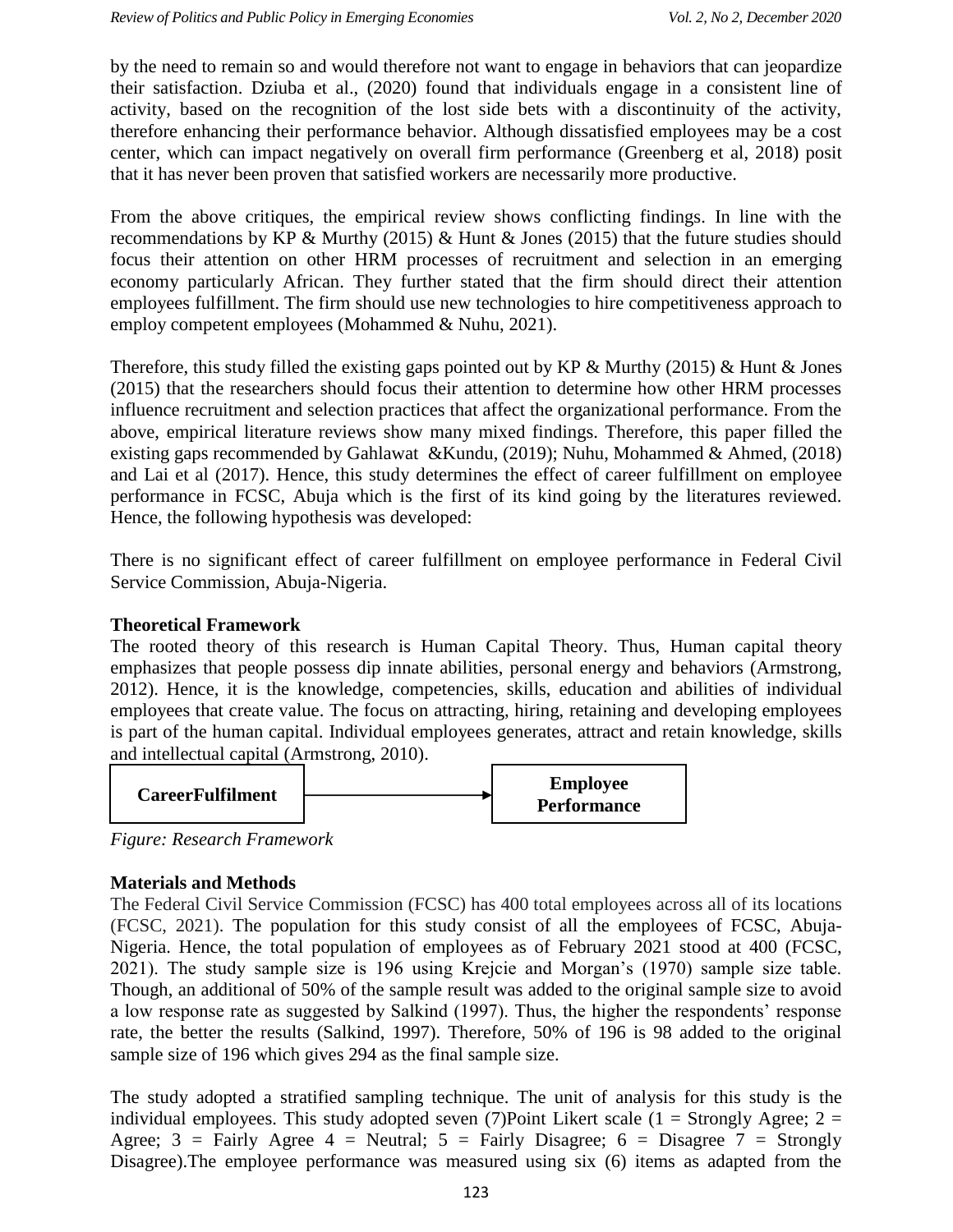studies of Nuhu and Ahmed (2017); Nuhu and Mohammed (2021). While carrier fulfillment were measured using eight (8) items (i.e.job satisfaction, salaries and wages, training and development, healthcare, housing, transportation, workshop and retirement benefits). The study adopted the Partial Least Squares Structural Equation Modeling (PLS-SEM) for the analysis.

### **Analysis and Results**

The total of 294 copies of questionnaires was administered to the employees of the Federal Civil Service Commission (FCSC), Abuja-Nigeria. Therefore, the study adopted self-administered approach to distribute the questionnaire to the respondents. Interestingly, the study response rate yielded an outcome of 100%, which is a good response rate as supported by prior studies (Jobber, 1989; Nuhu& Mohammed, 2018). Nasiru, Keat, & Bhatti, (2015), a response rate of 30% and above is sufficient for the survey. Thus, the study response rate of 100% is good enough to continue to run the data for the analysis.

From the respondent's demographic variables, the FCSC top level was 51(17.35%), while the middle level was87 (29.59%), and the lower level was 156 (53.06%). This study adopted the Partial Least Squares Structural Equation Modeling (PLS-SEM). Hence, this study adopted a two-step process to evaluate and report the results using PLS-SEM path, as recommended by Henseler, (2012) and Hair (2014). Thus, these two-step processes are: the measurement model, and the structural model (Hair*etal*., 2014; Hair*etal.,* 2012; Henseler*,* 2012). The justification for adopting Smart PLS for this study is because PLS-SEM is capable of modeling and expressing in line with the theoretical concepts via constructs by connecting these constructs through a structural model to the study relationships (Hair *et al*., 2014; Henseler*,* 2012).

### **Analysis of Measurement Model**

The assessment of the measurement model consists of loading, composite reliability and the average variance extracted (Hair *et al*., 2014; Hair *et al*., 2011; Henseler, 2012).

| Table 1                             |         |                                 |                        |            |  |  |
|-------------------------------------|---------|---------------------------------|------------------------|------------|--|--|
| <b>Results of Measurement Model</b> |         |                                 |                        |            |  |  |
| <b>Constructs and Indicators</b>    | Loading | Composite<br><b>Reliability</b> | <b>Cronbachs Alpha</b> | <b>AVE</b> |  |  |
| <b>Career Fulfilment</b>            |         | 0.960                           | 0.945                  | 0.858      |  |  |
| CF1                                 | 0.900   |                                 |                        |            |  |  |
| CF <sub>2</sub>                     | 0.943   |                                 |                        |            |  |  |
| CF <sub>3</sub>                     | 0.963   |                                 |                        |            |  |  |
| CF4                                 | 0.898   |                                 |                        |            |  |  |
| <b>Employee Performance</b>         |         | 0.955                           | 0.941                  | 0.809      |  |  |
| FP <sub>2</sub>                     | 0.633   |                                 |                        |            |  |  |
| FP3                                 | 0.636   |                                 |                        |            |  |  |
| FP4                                 | 0.726   |                                 |                        |            |  |  |
| FP <sub>5</sub>                     | 0.695   |                                 |                        |            |  |  |
| FP <sub>6</sub>                     | 0.724   |                                 |                        |            |  |  |

From table 1 above, the value of the average variance extracted range from 0.858 to 0.809. All the loading is above 0.5 thresholds. The Composite Reliability and Cranach"s Alpha are also above 0.7 which are all acceptable values (Hair 2014).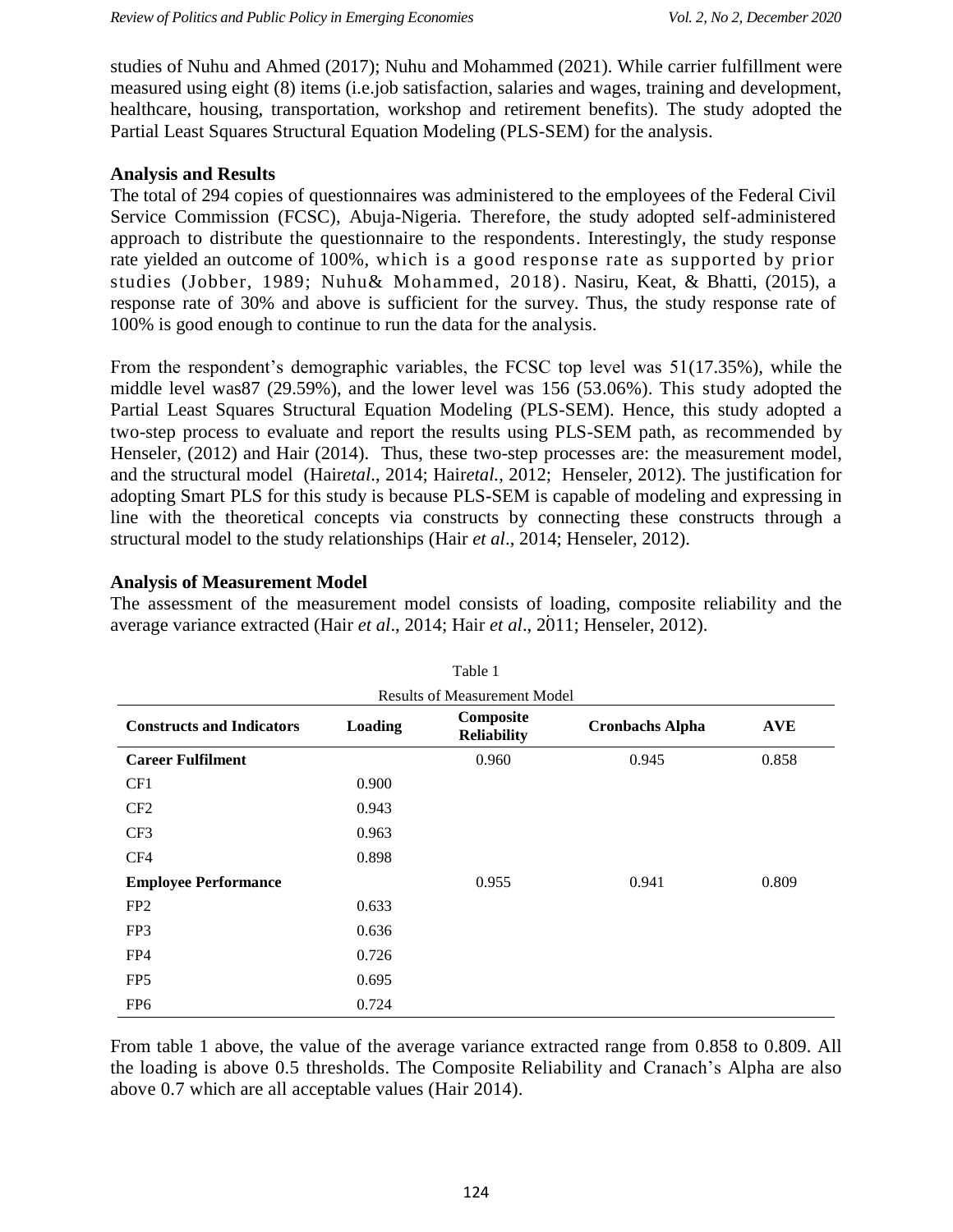

Figure 1: Measurement Model

# **Analysis of Structural Model**

As recommended, this study applied 5000 bootstrapping standard procedure to examine the significance of the path coefficients (Hairetal, 2014).





Table 2 Results of Structural Model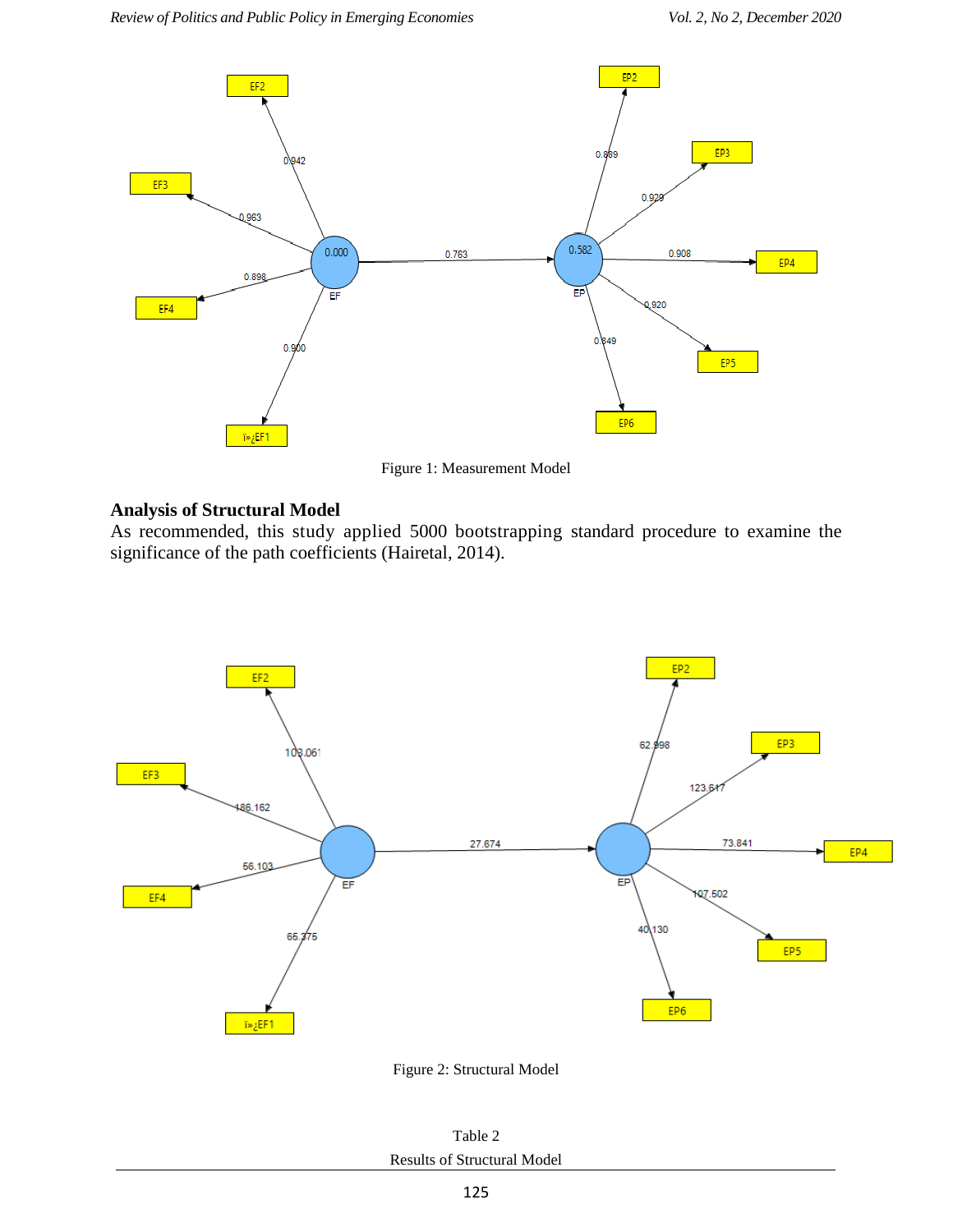| <b>Hypotheses</b>                             | Relationship | <b>Beta</b> | SЕ    | <i>t</i> -value | <i>p</i> -value | Finding   |
|-----------------------------------------------|--------------|-------------|-------|-----------------|-----------------|-----------|
| <b>Hypothesis</b>                             | CF > EP      | 0.763       | 0.028 | 27.674          | $0.000**$       | Supported |
| P. value significant at $1\%$ ** (one tailed) |              |             |       |                 |                 |           |
| $CR = Career$ Fulfilment                      |              |             |       |                 |                 |           |

EP = Employee Performance

### **Discussion and Recommendations**

In line with the objectives of the study, the results showed that the study hypothesis raised is line with the expected findings. The study hypothesis was supported. The result showed that there is a positive and significant effect of career fulfillment on employee performance in FCSC, Abuja-Nigeria ( $\beta$  = 0.763; t = 27.674; p < 0.000). Hence, the R square is 0.582. This result is consistent with the findings of prior studies (Nuhu & Mohammed, 2021; Mullins, 2012; Nuhu, Mohammed & Ahmed, 2018; Papa et al, 2018).

Thus, this study recommends that FCSC, Abuja-Nigeria, government, labor Unions and policy makers should promote career fulfillment that will improve employee performance in FCSC, Abuja. The study also recommends the future researchers should adopt or adapt other dimensions of human resource management. The study further recommends that, the future studies should adopt or adapt the use of a moderator and mediated variables which African and Nigerian researchers avoid.

### **References**

- Akbari, M., Bagheri, A., Fathollahi, A., &Darvish, M. (2020). Job satisfaction among nurses in Iran: does gender matter?. *Journal of multidisciplinary healthcare*, *13*, 71.
- Armstrong, M (2012). Recruitment and Selection: A handbook of Human Resource Management Practice. London: Kogan Page Baker & G., pp.: 982
- Armstrong, M. (2010). Armstrong's Handbook of Human Resources Management Practice. 11th edition. London: Kogan, p.444.
- Arthur, J. B. (1994). Effects of human resource systems on manufacturing performance and turnover. *Academy of Management Journal, 37*, 670-687*.*
- Bratton, J & Gold, J. (2013). Human Resource Management: Theory and Practice. 2nd edition. Basingtoke: Macmillan Press.
- Chan, L. L. M., Shaffer, M. A., &Snape, E. (2004). In search of sustained competitive advantage: the impact of organizational culture, competitive strategy and HRM practices on firm performance. *International Journal of HRM, 15*, 17-35.
- Chang, W., Brian, H. &Kleiner, T. (2012). How to conduct Job Analysis effectively. London: Routledge.
- Conway, N., & Coyle-Shapiro, J. A. M. (2006). Reciprocity and psychological contracts: employee performance and contract fulfilment. In *Academy of Management Proceedings* (Vol. 2006, No. 1, pp. Q1-Q6). Briarcliff Manor, NY 10510: Academy of Management.
- Dale, M. (2010). Successful Recruitment and Selection: A Practical Guide for Managers. Kogan: London.
- Den, H., Deanne, N., &Verburg, R. M. (2004). High performance work systems, organizational culture and firm effectiveness. *Human Resource ManagementJournal, 14*, 1-29.
- Dziuba, S. T., Ingaldi, M., &Zhuravskaya, M. (2020). Employees' job satisfaction and their work performance as elements influencing work safety. *System Safety: Human-Technical Facility-Environment*, *2*(1).
- Dziuba, S. T., Ingaldi, M., &Zhuravskaya, M. (2020). Employees' job satisfaction and their work performance as elements influencing work safety. *System Safety: Human-Technical*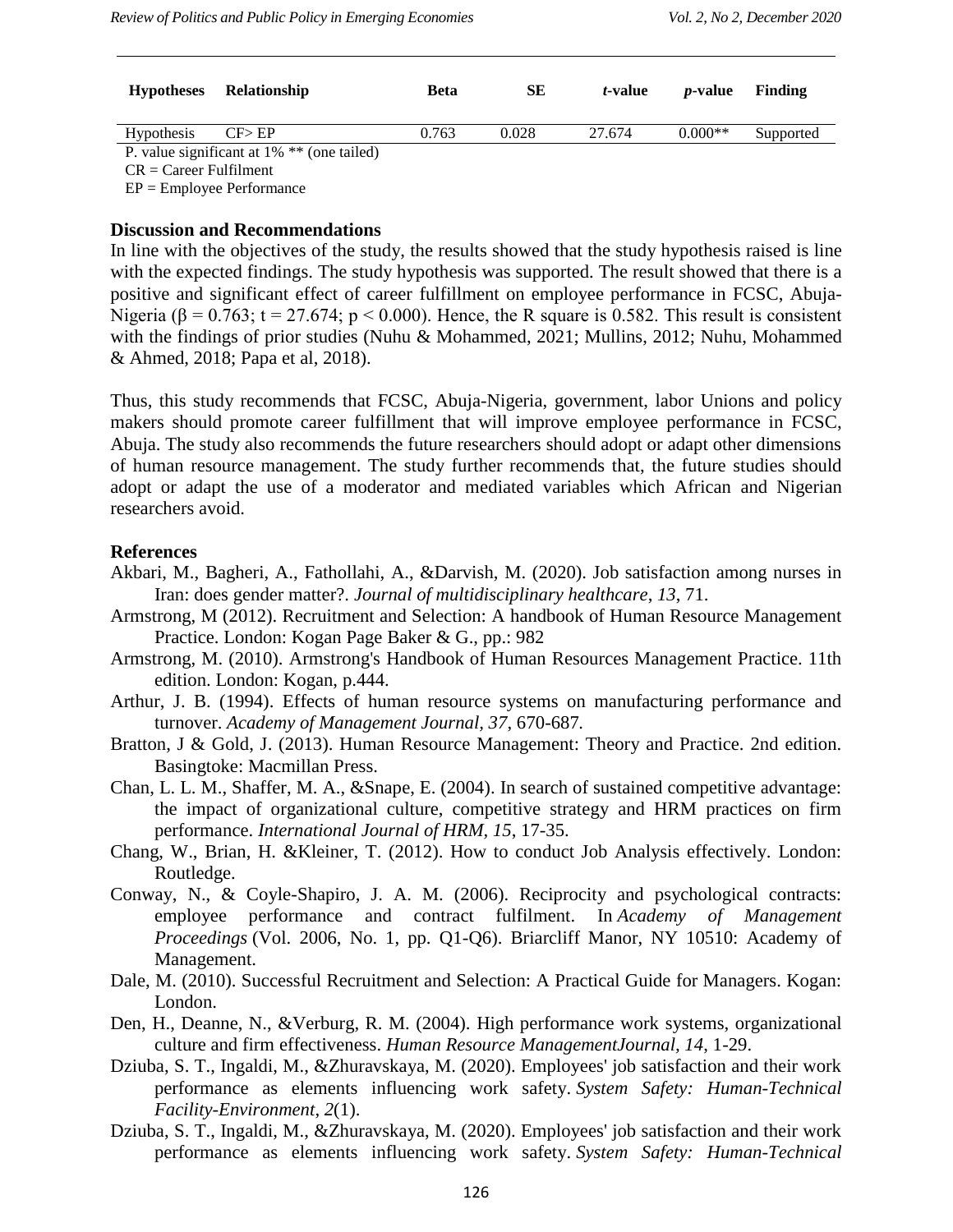*Facility-Environment*, *2*(1).

- Federal Civil Service Commission (2021). Human Resource Department. 4 Abidjan Street, Wuse Zone 3, Abuja**(fedcivilservice.gov.ng)**
- Fidyah, D. N., &Setiawati, T. (2020). Influence of organizational culture and employee engagement on employee performance: job satisfaction as intervening variable. *Review of Integrative Business and Economics Research*, *9*(4), 64-81.
- French, W. L. (2007), The Personnel Management Process, 5th edition, Boston: Houghton Miffin.
- Gahlawat, N., &Kundu, S. C. (2019). Participatory HRM and firm performance. *Employee Relations: The International Journal*.
- Gorondutse, A, H; Nuhu, M. (2019). Discovering the relationship between library collection and student"s satisfaction, *International Journal of Intellectual Discourse (IJID).* Vol-1, issue 2. 185-194
- Gorondutse, A. H., Nuhu, M., &Ishak, K. A. B. (2018). The Analysis of Library Collection, Electronic Resources, and Librarian Services Quality on The Student"s Satisfaction. *International Journal of Engineering & Technology*, *7*(4.38), 1330-1333.
- Greenberg, D. M., Warrier, V., Allison, C., & Baron-Cohen, S. (2018). Testing the Empathizing– Systemizing theory of sex differences and the Extreme Male Brain theory of autism in half a million people. *Proceedings of the National Academy of Sciences*, *115*(48), 12152-12157.
- Haddad, M., Sanders, D., & Bausch, N. (2019). Selecting a robust decision making method to evaluate employee performance. *International Journal of Management and Decision Making*, *18*(4), 333-351.
- Hair Jr, J., Sarstedt, M., Hopkins, L., & G. Kuppelwieser, V. (2014). Partial least squares structural equation modeling (PLS-SEM) An emerging tool in business research. *European Business Review*, *26*(2), 106-121.
- Hair, J. F., Ringle, C. M., &Sarstedt, M. (2011). PLS-SEM: Indeed a silver bullet. *Journal of Marketing theory and Practice*, *19*(2), 139-152.
- Hair, J. F., Sarstedt, M., Ringle, C. M., & Mena, J. A. (2012). An assessment of the use of partial least squares structural equation modeling in marketing research. *Journal of the academy of marketing science*, *40*(3), 414-433.
- Henseler, J. (2012). PLS-MGA: A non-parametric approach to partial least squares-based multigroup analysis. In *Challenges at the interface of data analysis, computer science, and optimization* (pp. 495-501). Springer Berlin Heidelberg
- Ifill, S. and Moreland, N. (2014), Auditing recruitment and selection using generic benchmarking: a case study, The TQM Magazine, Volume: 11, Number: 5, pp.: 333-340; MCB UP Ltd.
- Ihsani, N., &Wijayanto, A. (2020). The effect of organizational culture, motivation, and job satisfaction on employee performance. *Dinasti International Journal of Digital Business Management*, *1*(4), 492-502.
- Kaplan, R. S., Nolan, R. L., & Norton, D. (2018). The creative consulting company. *Harvard Business School Accounting & Management Unit Working Paper*, (19-001).
- Kehoe, R. R., & Collins, C. J. (2017). Human resource management and unit performance in knowledge-intensive work. *Journal of Applied Psychology*, *102*(8), 1222.
- Kidombo, H. J. (2007). *Career fulfilment*, organizational commitment and firm performance in large private manufacturing firms in Kenya *(*Unpublished Ph.D Thesis). University of Nairobi, Nairobi.
- Kidombo, S. D., & Dean, T. J. (2018). Growth of tree diameter and stem taper as affected by reduced leaf area on selected branch whorls. *Canadian Journal of Forest Research*, *48*(4), 317-323.
- Krejcie, R.V., & Morgan, D.W. (1970). Determining sample size for research activities. *Educational and Psychological Measurement, 30*, 601-610.
- Lai, Y., Saridakis, G., &Johnstone, S. (2017). Human resource practices, employee attitudes and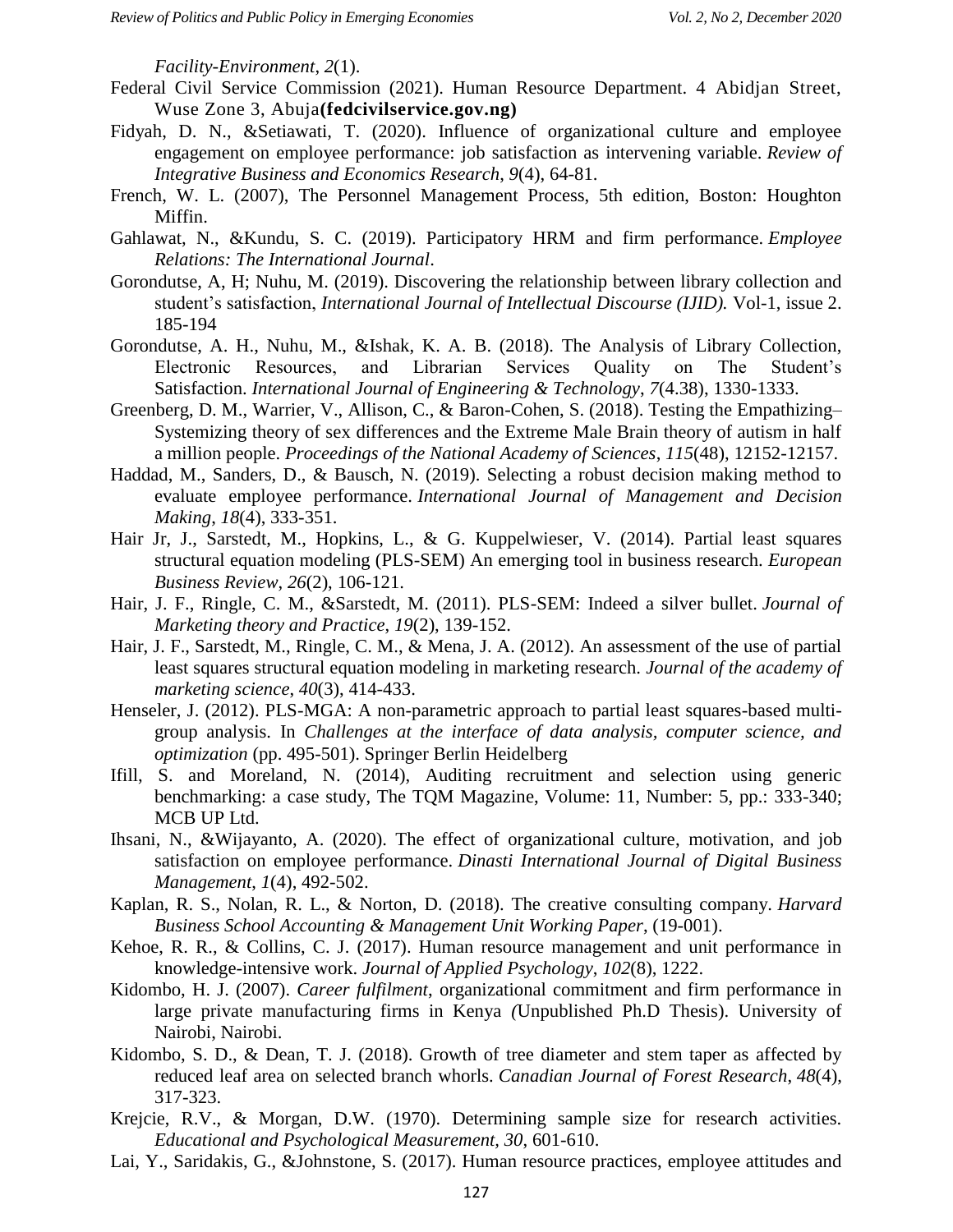small firm performance. *International Small Business Journal*, *35*(4), 470-494.

- Lawal<sup>1</sup>, B., & Nuhu, M. Board Diversity or Tokenism: A Case for Social Inclusion and an Efficiency Model.
- Lee, C., Liu, J., Rousseau, D. M., Hui, C., & Chen, Z. X. (2011). Inducements, contributions, and fulfilment in new employee psychological contracts. *Human Resource Management*, *50*(2), 201-226.
- Lin, C. Y., & Huang, C. K. (2020). Employee turnover intentions and job performance from a planned change: the effects of an organizational learning culture and job satisfaction. *International Journal of Manpower*.
- Mohammed, U. D., & Nuhu, M. (2021). Investigating the Effect of Human Resource Strategic Orientation on Employee Performance in Federal Civil Service Commission, Abuja-Nigeria. *International Journal of Academic Research in Economics and Management and Sciences*, *10*(1), 189–201.
- Mulabe, J. K. (2013). *Career fulfilment, employee outcomes, organizational factors and performance of state corporations in Kenya* (Doctoral dissertation, University of Nairobi).
- Mullins, L. J. (2012), Management and Organizational Behaviour, 5th Edition, Pearson Education, Essex.
- Nasiru, A., Keat, O. Y., & Bhatti, M. A. (2015). Moderating Role of the Perception of University Support on the Relationship between Perceived Effective Entrepreneurship Education and Perceived Creativity Disposition on Entrepreneurial Intention. *International Journal of Management Research and Reviews*, *5*(5), 302.
- Nuhu, M., & Ahmad, B. S. (2017). Board composition and performance of listed firms in Nigeria: mediated and moderated model. *Academic Journal of Business and Retail Management Research,* 3(11), 25-38
- Nuhu, M., & Ahmad, B. S. (2017). Does corporate governance matter? Issues and challenges of the code of best practice in Nigerian. *Academic Journal of Business and Retail Management Research,* 3(11), 116-123
- Nuhu, M., & Mohammed, U. D. (2021). Influence of Business Management Practices on Employment Generation in Abuja. *International Journal of Academic Research in Business and Social Sciences*, *11*(4), 1069–1082.
- Nuhu, M., &Hussani, S. M. (2017). Empirical study of the relationship between board of director mechanisms and perceived performance of listed firms in nigeria. *Journal of Accounting and Finance in Emerging Economies*, *3*(2), 159-178.
- Nuhu, M., Rogo, H. B., & Mohammed, U. D. (2018). Investigating the Influence of Shareholder Mechanisms on the Perceived Performance of Listed Firms in Nigeria. *Review of Economics and Development Studies*, *4*(1), 79-89.
- Papa, A., Dezi, L., Gregori, G. L., Mueller, J., &Miglietta, N. (2018). Improving innovation performance through knowledge acquisition: the moderating role of employee retention and human resource management practices. *Journal of Knowledge Management*.
- Pfeffer, J. (1994). *Competitive advantage through people: Unleashing the power of the work force*. Boston: Harvard Business School Press.
- Pilbeam, S. &Corbridge, M., (2006), People Resourcing: Contemporary HRM in Practice. Essex: Pearson Education.
- Rodriquez, J. M., & Ventura, J. (2003). Human resource management systems and organizational performance: An analysis of Spanish manufacturing industry. *International Journal of HRM, 14,* 1206-1226.
- Salkind, N. J. (1997). Exploring Research ( $3<sup>rd</sup>$ ed). Upper Saddle River, NJ; Prentice Hall
- Saridakis, G., Lai, Y., & Cooper, C. L. (2017). Exploring the relationship between HRM and firm performance: A meta-analysis of longitudinal studies. *Human resource management review*, *27*(1), 87-96.
- Sriviboon, C., &Jermsittiparsert, K. (2019). Influence of Human Resource Practices on Thai Pharmaceutical Firm Performance with Moderating Role of Job Involvement. *Systematic*